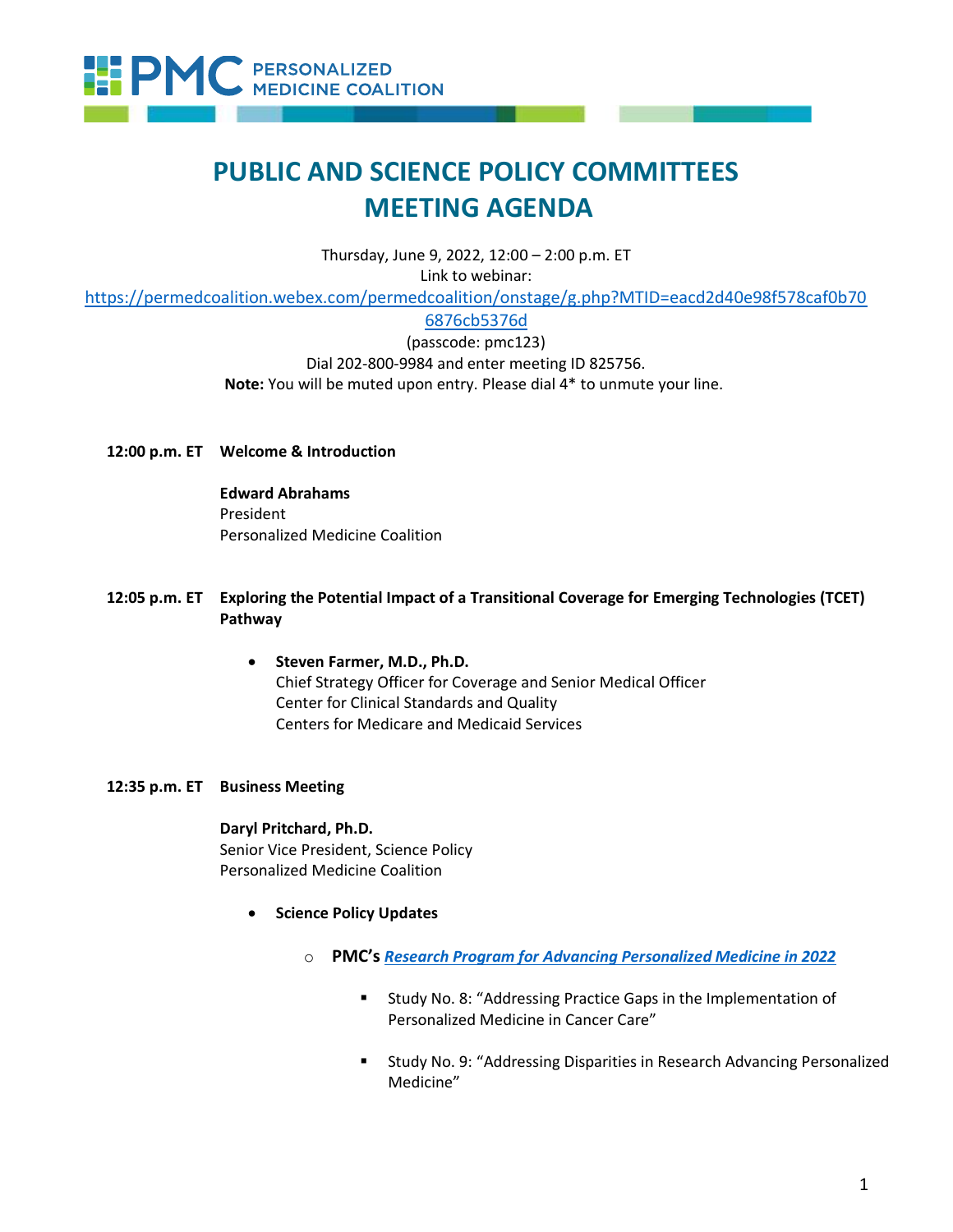

## **Working Group Updates**

- **Health Data Working Group** 
	- *American Data Privacy and Protection Act* [\(discussion draft](https://republicans-energycommerce.house.gov/wp-content/uploads/2022/06/Bipartisan_Privacy_Discussion_Draft_Bill_Text54.pdf) with [section-by-section summary\)](https://republicans-energycommerce.house.gov/wp-content/uploads/2022/06/Bipartisan_Privacy_Discussion_Draft_Section_by_Section39.pdf)
- Pharmacogenetics Working Group

## **Cynthia A. Bens**

Senior Vice President, Public Policy Personalized Medicine Coalition

- **Public Policy Updates**
	- o **Congressional Activities**
		- **Exercise [Congressional Personalized Medicine Caucus](http://www.personalizedmedicinecoalition.org/Congressional_Caucus/OriginsPurpose)**
		- User fee program reauthorization [\(House Energy and Commerce bill;](https://energycommerce.house.gov/sites/democrats.energycommerce.house.gov/files/documents/H7667-cpt_01_xml.pdf) [Senate HELP bill](https://www.help.senate.gov/imo/media/doc/FDASLA%20--%20Introduced%20May%2026,%202022%20--%20TAM22997.pdf) wit[h section-by-section summary\)](https://www.help.senate.gov/imo/media/doc/Section%20by%20Section%20--%20FDASLA%20Introduced%20--%20May%2026%2022.pdf)
			- PMC [remarks](https://www.personalizedmedicinecoalition.org/Userfiles/PMC-Corporate/file/MDUFA_V_comments_4.21.22.pdf) during FDA's *Public Meeting on the Fifth Reauthorization of the Medical Device User Fee Act* (April 21, 2022)
			- PM[C remarks](https://www.personalizedmedicinecoalition.org/Userfiles/PMC-Corporate/file/PDUFA_VII_Goals_Letter_Comments_Docket_Submission_10.28.21.pdf) during FDA's *Public Workshop on the Seventh Reauthorization of the Prescription Drug User Fee Act*  (September 28, 2021)
		- FY 2023 appropriations for FDA and NIH
			- PM[C outside witness testimonies](https://www.personalizedmedicinecoalition.org/Policy/Research_Funding) (May 2022)

# o **Regulation**

■ FDA [Draft Guidance](https://www.fda.gov/media/158072/download) on Use of Circulating Tumor Deoxyribonucleic Acid *for Early-Stage Solid Tumor Drug Development*

## o **Coverage and Reimbursement**

■ CMS' Transitional Coverage for Emerging Technologies (TCET) pathway

CMS' payments for CAR-T cell therapy under Inpatient Prospective Payment Systems (IPPS) [proposed rule](https://www.federalregister.gov/documents/2022/05/10/2022-08268/medicare-program-hospital-inpatient-prospective-payment-systems-for-acute-care-hospitals-and-the) for FY 2023

- CMS' proposed discontinuation of ICD-10 "not otherwise specified" (NOS) codes for coverage of next-generation sequencing (NGS)-based genetic testing under National Coverage Determination (NCD) 90.2
	- PM[C comment letter](https://www.personalizedmedicinecoalition.org/Userfiles/PMC-Corporate/file/CMS_comment_letter.pdf) (May 5, 2022)